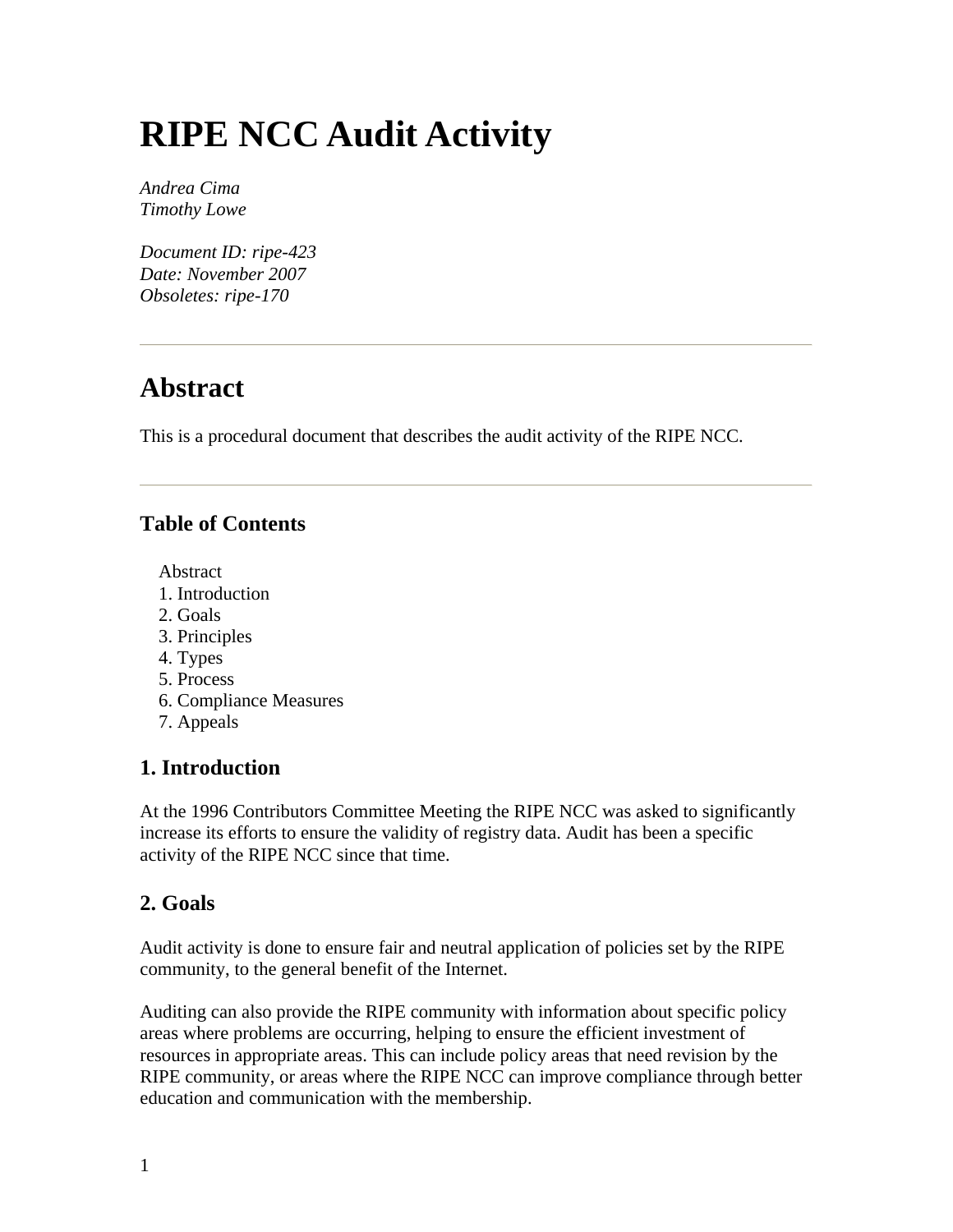### **3. Principles**

Audit evaluation is based on compliance with the RIPE community policies current at the time of the audit. Audits are conducted with the intent to educate RIPE NCC members on how to achieve compliance.

Members that are already working in compliance with the RIPE community policies will have as little disturbance to their operations as possible.

Impartiality and confidentiality are given the highest priority throughout the audit process.

#### **4. Types**

#### **Random:**

The member to be audited is chosen by the RIPE NCC at random.

#### **Selected:**

A member is selected because of an internal report or due to a lack of contact between the RIPE NCC and the member.

#### **Reported:**

The member has requested the audit themselves or there has been a community complaint made against them that requires investigation.

#### **5. Process**

The RIPE NCC informs the member that they are in audit and then provides individual assistance in checking LIR data, resource records and validity of RIPE Database records.

## **6. Compliance Measures**

All measures used to ensure compliance with RIPE community policies are based on current policies and on the service agreements signed with RIPE NCC members.

The RIPE NCC will provide audit subjects with individual assistance and education, and will make every effort to help members comply with the policies. If the member is found to be unable to comply with the RIPE community policies, further measures may be necessary. This may include, but is not restricted to, a review of the audited organisation's membership status.